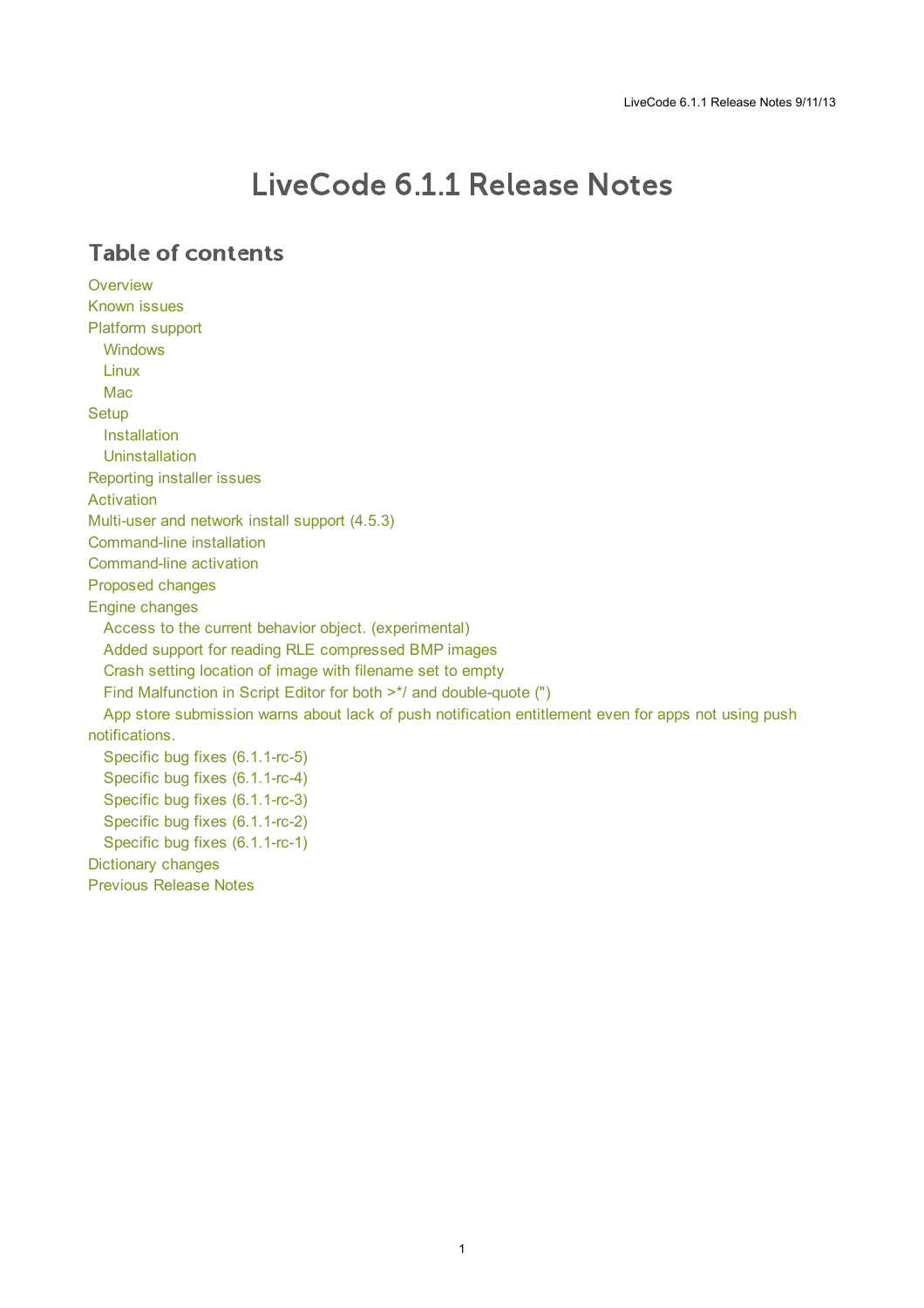### <span id="page-1-0"></span>**Overview**

This document describes all the changes that have been made for LiveCode 6.1.1, including bug fixes and new syntax.

### <span id="page-1-1"></span>**Known issues**

The installer will currently fail if you run it from a network share on Windows. Please copy the installer to a local disk before launching on this platform.

# <span id="page-1-2"></span>**Platform support**

The engine supports a variety of operating systems and versions. This section describes the platforms that we ensure the engine runs on without issue (although in some cases with reduced functionality).

### <span id="page-1-3"></span>Windows

The engine supports the following Windows OSes:

- Windows 2000 SP4
- Windows XP SP2 and above
- Windows Server 2003
- Windows Vista SP1 and above (both 32-bit and 64-bit)
- Windows 7 (both 32-bit and 64-bit)
- Windows Server 2008

*Note: On 64-bit platforms the engine still runs as a 32-bit application through the WoW layer.*

### <span id="page-1-4"></span>Linux

The linux engine requires the following:

- 32-bit installation, or a 64-bit linux distribution that has a 32-bit compatibility layer
- 2.4.x or later kernel
- X11R5 capable Xserver running locally on a 24-bit display
- glibc 2.3.2 or later
- gtk/gdk/glib (optional required for native theme support)
- pango/xft (optional required for pdf printing, anti-aliased text and unicode font support)
- lcms (optional required for color profile support in JPEGs and PNGs)
- gksu (optional required for elevate process support)

Note: The optional requirements (except for gksu and Icms) are also required by Firefox and Chrome, so if *your linux distribution runs one of those, it will run the engine.*

Note: If the optional requirements are not present then the engine will still run but the specified features will *be disabled.*

*Note: LiveCode and standalones it builds may work on remote Xservers and in other bit-depths, however this mode of operation is not currently supported.*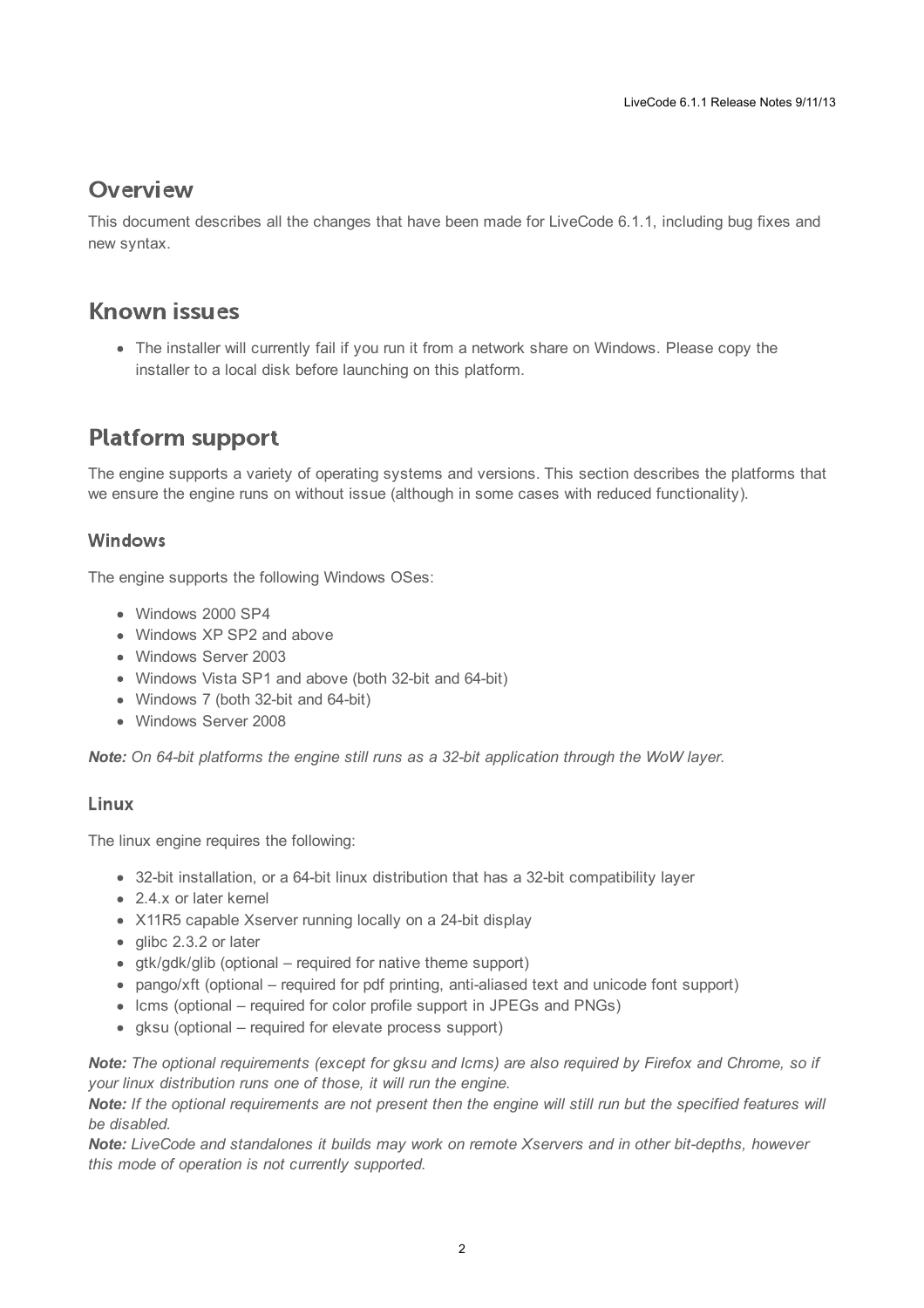#### <span id="page-2-0"></span>Mac

The Mac engine supports:

- 10.4.11 (Tiger) on Intel and PowerPC
- 10.5.8 and later (Leopard) on Intel and PowerPC
- 10.6.x (Snow Leopard) on Intel
- 10.7.x (Lion) on Intel
- 10.8.x (Mountain Lion) on Intel

*Note: The engine runs as a 32-bit application regardless of the capabilities of the underlying processor.*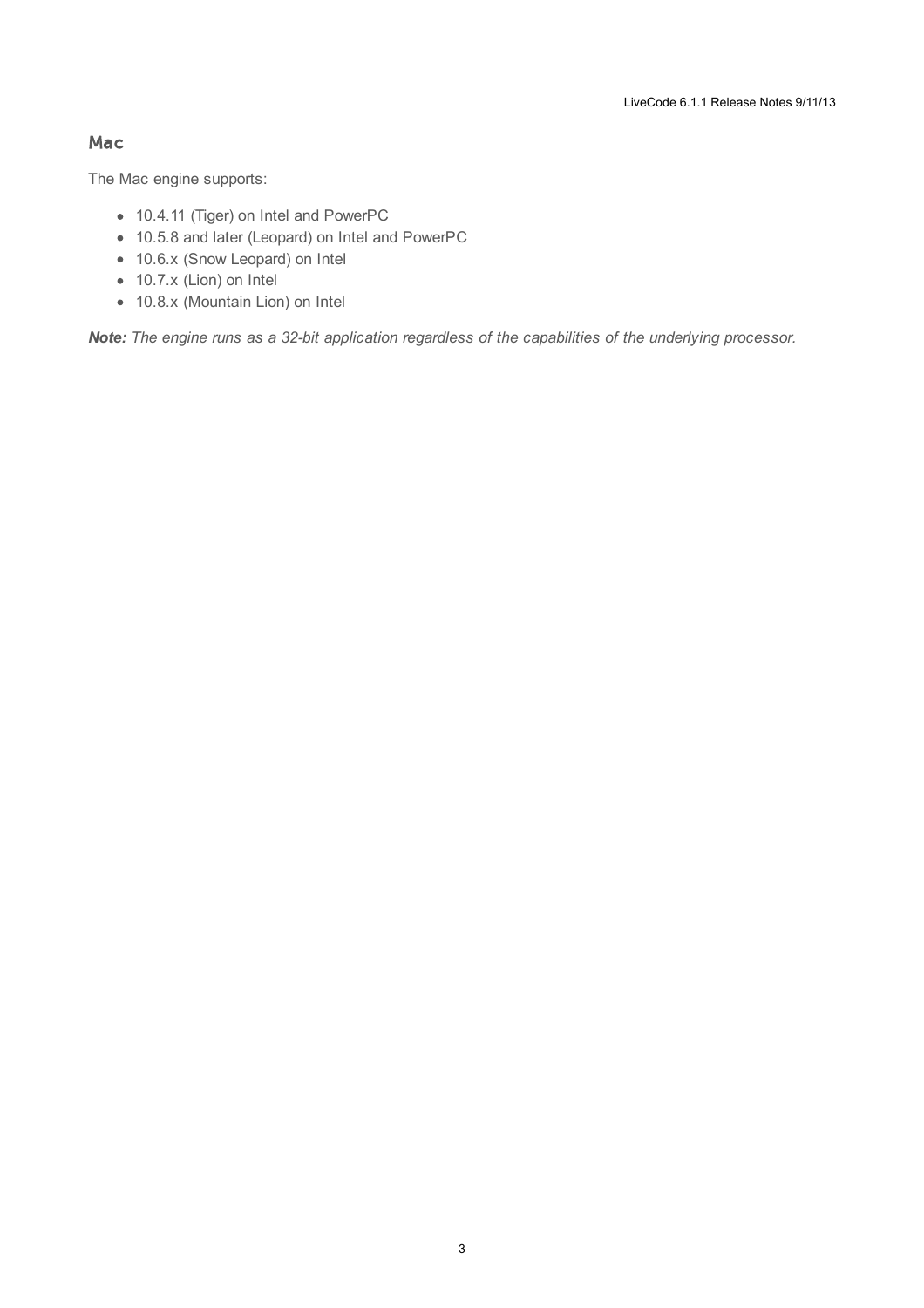### <span id="page-3-0"></span>**Setup**

### <span id="page-3-1"></span>**Installation**

Each distinct version has its own complete folder – multiple versions will no longer install side-by-side: on Windows (and Linux), each distinct version will gain its own start menu (application menu) entry; on Mac, each distinct version will have its own app bundle.

The default location for the install on the different platforms when installing for 'all users' are:

- Windows: <x86 program files folder>/RunRev/ LiveCode 6.1.1
- Linux: /opt/runrev/livecode-6.1.1
- Mac: /Applications/ LiveCode 6.1.1.app

The default location for the install on the different platforms when installing for 'this user' are:

- Windows: <user roaming app data folder>/RunRev/Components/LiveCode 6.1.1
- Linux: ~/.runrev/components/livecode-6.1.1
- Mac: ~/Applications/ LiveCode 6.1.1.app

*Note: If your linux distribution does not have the necessary support for authentication (gksu) then the* installer will run without admin privileges so you will have to manually run it from an admin account to install *into a privileged location.*

### <span id="page-3-2"></span>**Uninstallation**

On Windows, the installer hooks into the standard Windows uninstall mechanism. This is accessible from the appropriate pane in the control panel.

On Mac, simply drag the app bundle to the Trash. On Linux, the situation is currently less than ideal:

- open a terminal
- *cd* to the folder containing your rev install, e.g.

```
cd /opt/runrev/livecode-6.1.1
```
execute the *.setup.x86* file. i.e.

```
./.setup.x86
```
• follow the on-screen instructions.

### <span id="page-3-3"></span>**Reporting installer issues**

If you find that the installer fails to work for you then please file a bug report in the RQCC or email support@runrev.com so we can look into the problem.

In the case of failed install it is vitally important that you include the following information:

- Your platform and operating system version
- The location of your home/user folder
- The type of user account you are using (quest, restricted, admin etc.)
- The installer log file located as follows:
- **Windows 2000/XP:** <documents and settings folder>/<user>/Local Settings/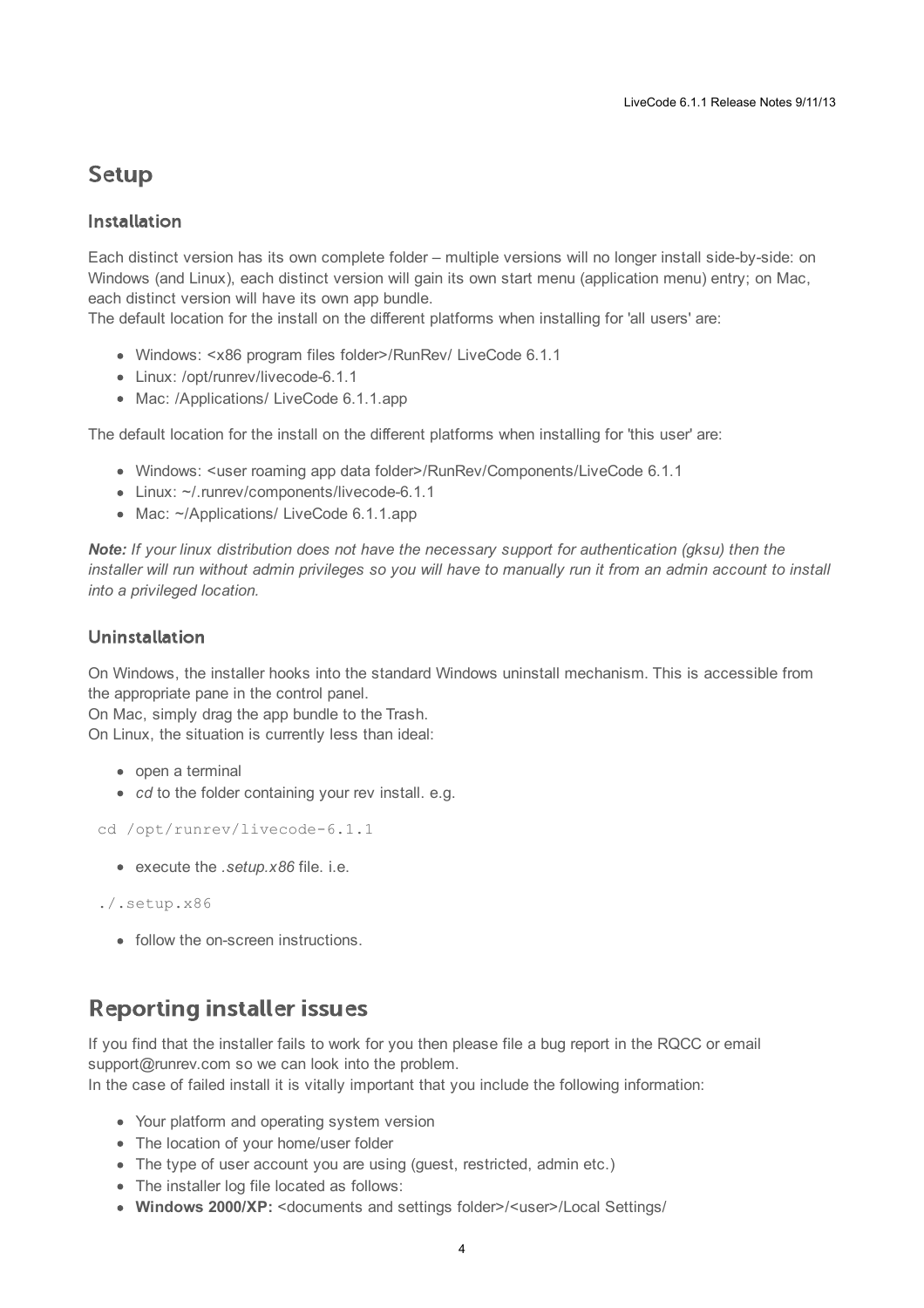- **Windows Vista/7:** <users folder>/<user>/AppData/Local/RunRev/Logs
- Linux: <home>/.runrev/logs
- Mac: <home>/Library/Application Support/Logs/RunRev

### <span id="page-4-0"></span>**Activation**

The licensing system ties your product licenses to a customer account system, meaning that you no longer have to worry about finding a license key after installing a new copy of LiveCode. Instead, you simply have to enter your email address and password that has been registered with our customer account system and your license key will be retrieved automatically.

Alternatively it is possible to activate the product via the use of a specially encrypted license file. These will be available for download from the customer center after logging into your account. This method will allow the product to be installed on machines that do not have access to the internet.

### <span id="page-4-1"></span>Multi-user and network install support (4.5.3)

In order to better support institutions needing to both deploy the IDE to many machines and to license them for all users on a given machine, a number of facilities have been added which are accessible by using the command-line.

*Note: These features are intended for use by IT administrators for the purposes of deploying LiveCode in multi-user situations. They are not supported for general use.*

### <span id="page-4-2"></span>**Command-line installation**

It is possible to invoke the installer from the command-line on both Mac and Windows. When invoked in this fashion, no GUI will be displayed, configuration being supplied by arguments passed to the installer. On both platforms, the command is of the following form:

<exe> install noui *options*

Here *options* is optional and consists of one or more of the following:

| -allusers           | Install the IDE for all users. If not specified, the install will be done for the current<br>user only. |
|---------------------|---------------------------------------------------------------------------------------------------------|
| desktopshortcut     | Place a shortcut on the Desktop (Windows-only)                                                          |
|                     |                                                                                                         |
| -startmenu          | Place shortcuts in the Start Menu (Windows-only)                                                        |
| -location           | The location to install into. If not specified, the location defaults to those                          |
| location            | described in the Layout section above.                                                                  |
| -log <i>logfile</i> | A file to place a log of all actions in. If not specified, no log is generated.                         |

Note that the command-line variant of the installer does not do any authentication. Thus, if you wish to install to an admin-only location you will need to be running as administrator before executing the command. As the installer is actually a GUI application, it needs to be run slightly differently from other command-line programs.

In what follows <installerexe> should be replaced with the path of the installer executable or app (inside the DMG) that has been downloaded.

On Windows, you need to do:

start /wait <installerexe> install noui *options*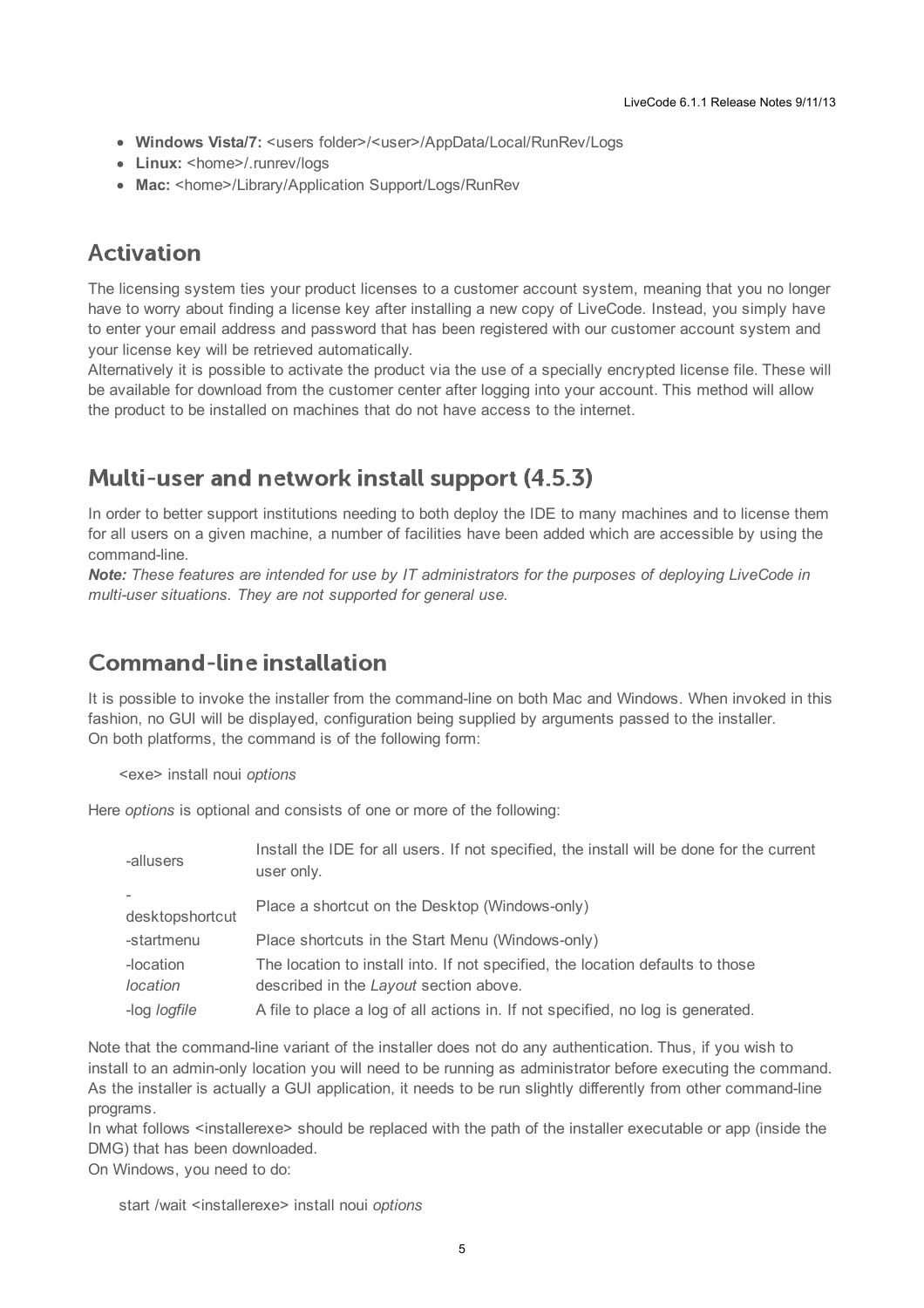On Mac, you need to do:

"<installerexe>/Contents/MacOS/installer" install noui *options*

On both platforms, the result of the installation will be written to the console.

### <span id="page-5-0"></span>**Command-line activation**

In a similar vein to installation, it is possible to activate an installation of LiveCode for all-users of that machine by using the command-line. When invoked in this fashion, no GUI will be displayed, activation being controlled by any arguments passed.

On both platforms, the command is of the form:

<exe> activate -file *license* -passphrase *phrase*

This command will load the manual activation file from *license*, decrypt it using the given *passphrase* and then install a license file for all users of the computer. Manual activation files can be downloaded from the 'My Products' section of the RunRev customer accounts area.

This action can be undone using the following command:

<exe> deactivate

Again, as the LiveCode executable is actually a GUI application it needs to be run slightly differently from other command-line programs.

In what follows <livecodeexe> should be replaced with the path to the installed LiveCode executable or app that has been previously installed.

On Windows, you need to do:

start /wait <livecodeexe> activate -file *license* -passphrase *phrase* start /wait <livecodeexe> deactivate

On Mac, you need to do:

"<livecodeexe>/Contents/MacOS/LiveCode" activate -file *license* -passphrase *phrase* "<livecodeexe>/Contents/MacOS/LiveCode" deactivate

On both platforms, the result of the activation will be written to the console.

### <span id="page-5-1"></span>**Proposed changes**

The following changes are likely to occur in the next or subsequent non-maintenance release:

• The engine (both IDE and standalone) **will require** gtk, gdk, glib, pango and xft on Linux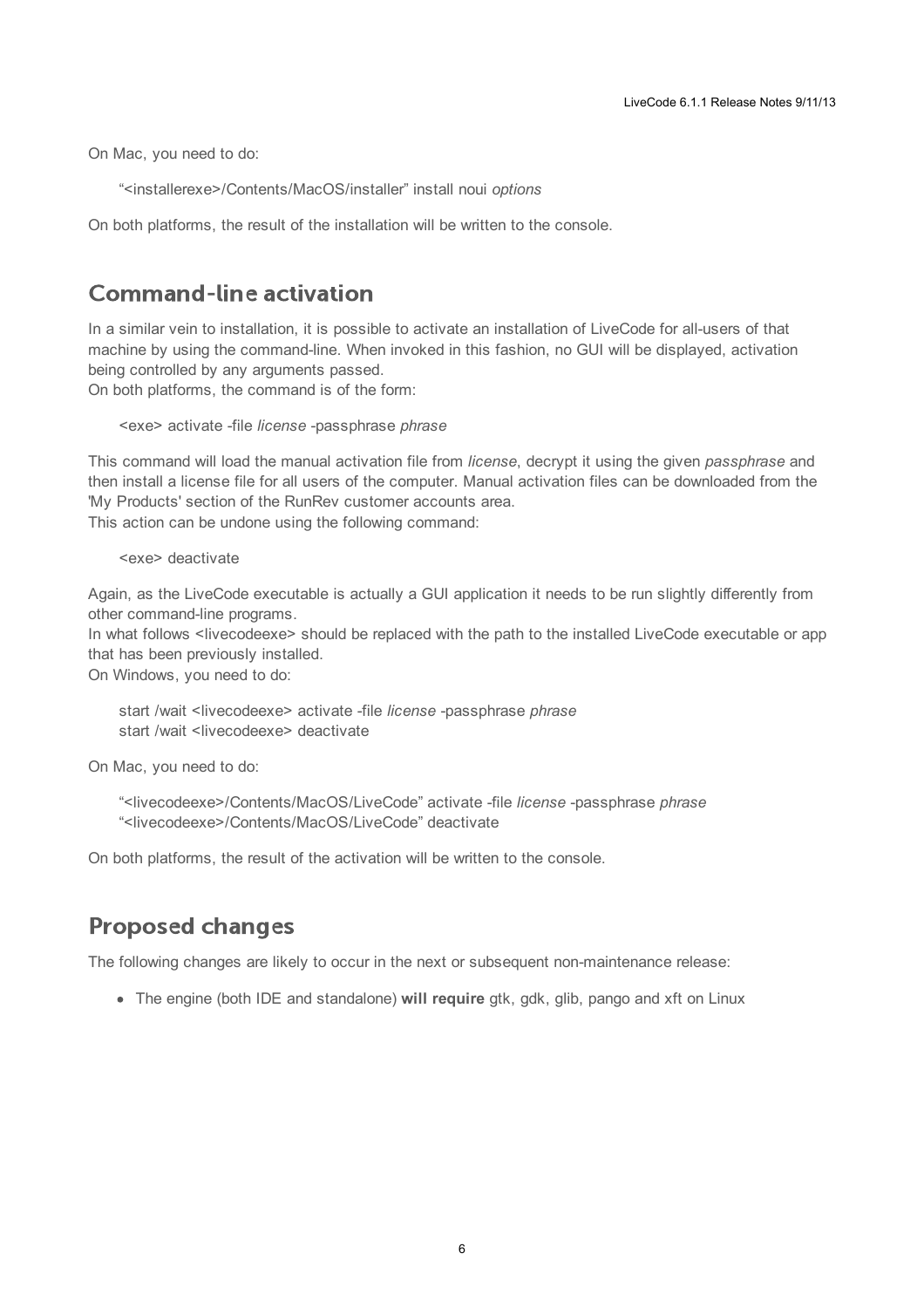# <span id="page-6-0"></span>**Engine changes**

#### <span id="page-6-1"></span>Access to the current behavior object. (6.1.1 - experimental)

It is now possible to use 'this me' to refer to the object to which the currently executing script is attached. This is particularly useful in the context of chained behaviors, in which context 'this me' will be the object of the current behavior. This differs from 'me' in this context, which will always be the object the behavior is acting upon. For example, if Button A's behavior property is set to Button B, and Button B has script: on mouseUp put the short name of this me

end mouseUp

Then clicking on Button A will result in 'B' being output (as the mouseUp handler is in Button B's script).

Note: 'this me' is provisional syntax, it will change in the next major version so scripts relying on it will have to be updated.

#### **Important: This feature is currently experimental. This means that it may not be complete, or may fail** in some circumstances that you would expect it to work. Please do not be afraid to try it out as we **need feedback to develop it further.**

<span id="page-6-2"></span>Added support for reading RLE compressed BMP images (6.1.1-rc-3)

<span id="page-6-3"></span>Crash setting location of image with filename set to empty (6.1.1-rc-2)

#### <span id="page-6-4"></span>Find Malfunction in Script Editor for both >/ and double-quote (\*) (6.1.1-rc-2)

*The find and replace was always using wildcards(*) even when Use Regular Expressions was false. The find stack has been updated to allow users to choose the type of search from Regular Expressions, Wildcards or Plain Text.

#### <span id="page-6-5"></span>App store submission warns about lack of push notification entitlement even for apps not using push notifications. (6.1.1-rc-2)

#### <span id="page-6-6"></span>Specific bug fixes (6.1.1-rc-5)

- 11152 Including iOS externals in Android projects (and vice versa) causes [standalones](http://quality.runrev.com/show_bug.cgi?id=11152) to fail.
- 11144 Hang when trying to get chunk of [formattedText](http://quality.runrev.com/show_bug.cgi?id=11144) of a field beyond the first (formatted) line.
- 11131 Moving a Layer [between](http://quality.runrev.com/show_bug.cgi?id=11131) two groups in Project Browser
- 11127 Stackfile can get corrupted when setting the [colors/patterns](http://quality.runrev.com/show_bug.cgi?id=11127) of an image object which is either empty
- 11119 Project Browser denies [existence](http://quality.runrev.com/show_bug.cgi?id=11119) of existing controls!
- 11110 Menu Builder Disable Item problem. Unicode characters were not being handled correctly when [disabling/enabling](http://quality.runrev.com/show_bug.cgi?id=11110) menu items.
- 10796 HTTP "get URL" omits port [number](http://quality.runrev.com/show_bug.cgi?id=10796) from HOST header
- 10669 [revUniqueID](http://quality.runrev.com/show_bug.cgi?id=10669) - the revUniqueID of the child controls of a group do not get updated when the group is cloned or duplicated.
- 10108 Thumb and scrollbar appear over top of [DataGrid](http://quality.runrev.com/show_bug.cgi?id=10108)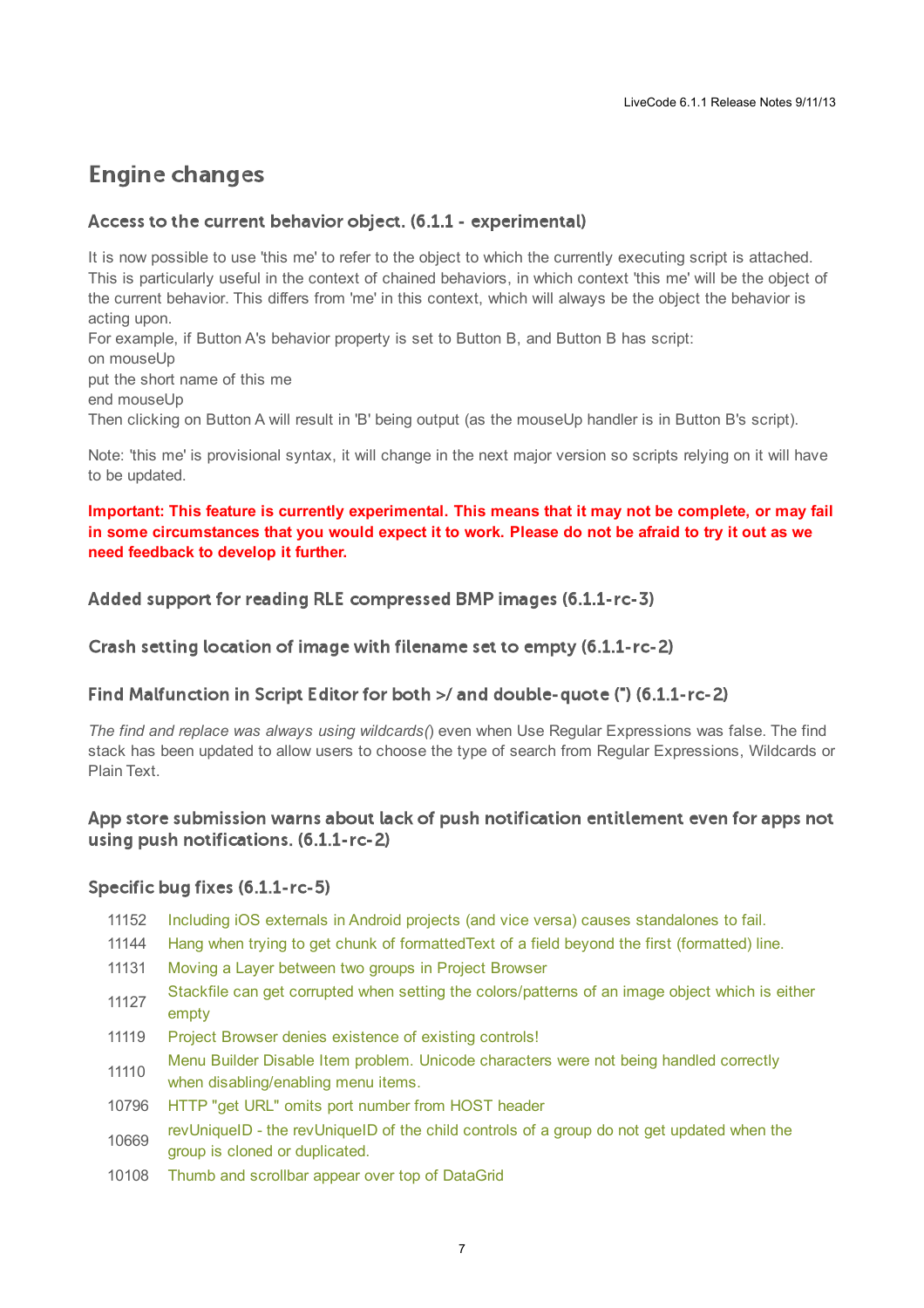#### <span id="page-7-0"></span>Specific bug fixes (6.1.1-rc-4)

- Crash when fetching the encoding or the [flaggedRanges](http://quality.runrev.com/show_bug.cgi?id=11129) property from the templateField.
- [Intermittant](http://quality.runrev.com/show_bug.cgi?id=11126) crashes whilst using the project browser.

#### <span id="page-7-1"></span>Specific bug fixes (6.1.1-rc-3)

- The script editor [erroneously](http://quality.runrev.com/show_bug.cgi?id=11122) starts a comment in \$#. Crash in some [circumstances](http://quality.runrev.com/show_bug.cgi?id=11108) when setting the hidden of a paragraph to false. Plugin settings refers to [Revolution.](http://quality.runrev.com/show_bug.cgi?id=11105) This has been updated to refer to LiveCode. Crash when getting [childControlIds/Names](http://quality.runrev.com/show_bug.cgi?id=11104) of group with no controls Push [notifications](http://quality.runrev.com/show_bug.cgi?id=11103) not handled when app is paused Menu Text > Font > Size > Other... does [nothing.](http://quality.runrev.com/show_bug.cgi?id=10826) Now asks the user to input a text size. 'the [selectedChunk'](http://quality.runrev.com/show_bug.cgi?id=10689) returns a field reference if the field is embedded in a combo-box. Save this stack as syntax broken in the [message](http://quality.runrev.com/show_bug.cgi?id=10665) box [Dragging](http://quality.runrev.com/show_bug.cgi?id=10655) a file over a script without dropping causes the caret to continue to move in field after drag has ended. Cells in field table mode can become [misaligned](http://quality.runrev.com/show_bug.cgi?id=10654) if there is a change in style just after a tab. Different padding between lines causes hgrid to render [incorrectly.](http://quality.runrev.com/show_bug.cgi?id=10616)
- Sort [international](http://quality.runrev.com/show_bug.cgi?id=10445) does not work on Android

### <span id="page-7-2"></span>Specific bug fixes (6.1.1-rc-2)

- The 'shell()' function on server does not perform end-of-line [conversion.](http://quality.runrev.com/show_bug.cgi?id=11089)
- Conditional messages such as [resizeControl](http://quality.runrev.com/show_bug.cgi?id=11084) are not searched for in ancestor behaviors.
- [Dropper](http://quality.runrev.com/show_bug.cgi?id=11081) dool does not work on OSX
- Android input field fontSize setting value in [incorrect](http://quality.runrev.com/show_bug.cgi?id=11080) units
- [Transparency](http://quality.runrev.com/show_bug.cgi?id=11073) lost when saving RLE encoded images with LiveCode
- LiveCode IDE breaks when opening a particular PDF file - uncaught [exception](http://quality.runrev.com/show_bug.cgi?id=11064) fetching the properties of a DataGrid
- Divide by zero when calculating scrollbar [thumbposition](http://quality.runrev.com/show_bug.cgi?id=11044)
- IDE no longer exposes an [AppleScript](http://quality.runrev.com/show_bug.cgi?id=11036) dictionary.
- The PDF Printing external is not being included in Windows [Standalones.](http://quality.runrev.com/show_bug.cgi?id=11025)
- Setting or getting custom [properties](http://quality.runrev.com/show_bug.cgi?id=11020) from global scope crashes server.
- Handlers in library stacks and chained [behaviors](http://quality.runrev.com/show_bug.cgi?id=11017) are cannot be executed from the message box.
- Text does not paste from PDFs loaded into Adobe [Reader](http://quality.runrev.com/show_bug.cgi?id=10972) 9 on Mac.
- The ['flaggedRanges'](http://quality.runrev.com/show_bug.cgi?id=10957) property can sometimes report the wrong values in a field containing mixed unicode and non-unicode text.
- Setting the [flaggedRanges](http://quality.runrev.com/show_bug.cgi?id=10932) of a field containing Unicode text can be very slow.
- Using [add/subtract/multiply/divide](http://quality.runrev.com/show_bug.cgi?id=10925) on a variable that has not been declared causes subexpressions to be evaluated twice.
- [Selecting](http://quality.runrev.com/show_bug.cgi?id=10902) regular polygon graphic fails to update title of Property Inspector
- Copying HTML from clipboard into a text field generates [misformatted](http://quality.runrev.com/show_bug.cgi?id=10893) output
- Nested groups can return True in [sharedBehavior](http://quality.runrev.com/show_bug.cgi?id=10883) getter Mobile stack saved as iOS retains iOS settings on Windows. As the option is disabled and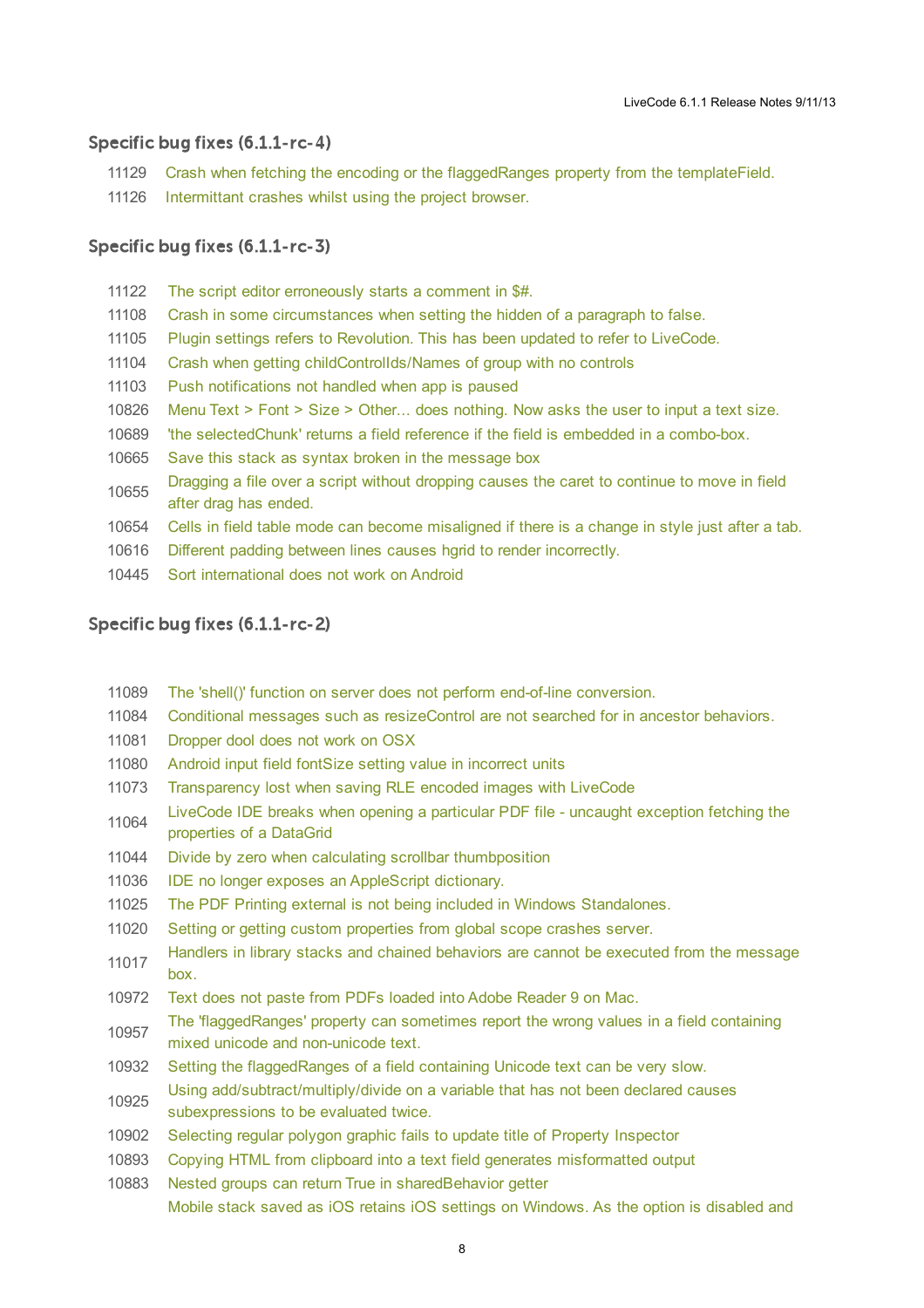- 10868 cannot be unchecked on Windows the standalone builder will disregard this choice on Windows. Selecting another platform to build for will still [automatically](http://quality.runrev.com/show_bug.cgi?id=10868) unselect iOS.
- 10865 Setting secureMode to true prevents an app from handling 'Quit' and ['Preferences'](http://quality.runrev.com/show_bug.cgi?id=10865) items from the system menu on Mac.
- 10840 When rendering the caret against [transparency](http://quality.runrev.com/show_bug.cgi?id=10840)
- 10800 Get URL on mobile can fail if URL contains [whitespace](http://quality.runrev.com/show_bug.cgi?id=10800) chars
- 10774 [LiveCode](http://quality.runrev.com/show_bug.cgi?id=10774) engine crashes in filter in repeat loop
- 10671 [Combining](http://quality.runrev.com/show_bug.cgi?id=10671) Drag & Drop with "grab me" causes LC IDE to crash

#### <span id="page-8-0"></span>Specific bug fixes (6.1.1-rc-1)

- 11061 Engine crash getting extents of [numeric](http://quality.runrev.com/show_bug.cgi?id=11061) array with 8-digit key
- 11054 [Inconsistent](http://quality.runrev.com/show_bug.cgi?id=11054) Ask/Answer fonts/text.
- 11043 The Project Browser does not update when a group is [ungrouped.](http://quality.runrev.com/show_bug.cgi?id=11043)
- 11037 Crash setting a behavior to an object that would cause a loop in the [hierarchy.](http://quality.runrev.com/show_bug.cgi?id=11037)
- 11024 Cannot drag cards in the Project [Browser.](http://quality.runrev.com/show_bug.cgi?id=11024)
- 11023 About menu [moved](http://quality.runrev.com/show_bug.cgi?id=11023) on mac to help menu.
- 11018 [LiveCode](http://quality.runrev.com/show_bug.cgi?id=11018) crashes opening rotated image with invalid filename
- 11011 app identifier field in standalone [applications](http://quality.runrev.com/show_bug.cgi?id=11011) settings on iOS and Android allows return characters.
- 10971 Strange [instabilities](http://quality.runrev.com/show_bug.cgi?id=10971) in LiveCode IDE with certain stacks.
- 9836 Set [cursor](http://quality.runrev.com/show_bug.cgi?id=9836) to none does not work

### <span id="page-8-1"></span>**Dictionary changes**

- The entry for **libURLDownloadToFile** (*command*) has been updated.
- The entry for **mobileDisablePurchaseUpdates** (*command*) has been updated.
- The entry for **mobileEnablePurchaseUpdates** (*command*) has been updated.
- The entry for **mobilePurchaseConfirmDelivery** (*command*) has been updated.
- The entry for **mobilePurchaseCreate** (*command*) has been updated.
- The entry for **mobilePurchaseSendRequest** (*command*) has been updated.
- The entry for **mobilePurchaseSet** (*command*) has been updated.
- The entry for **mobilePurchaseVerify** (*command*) has been updated.
- The entry for **mobileRestorePurchases** (*command*) has been updated.